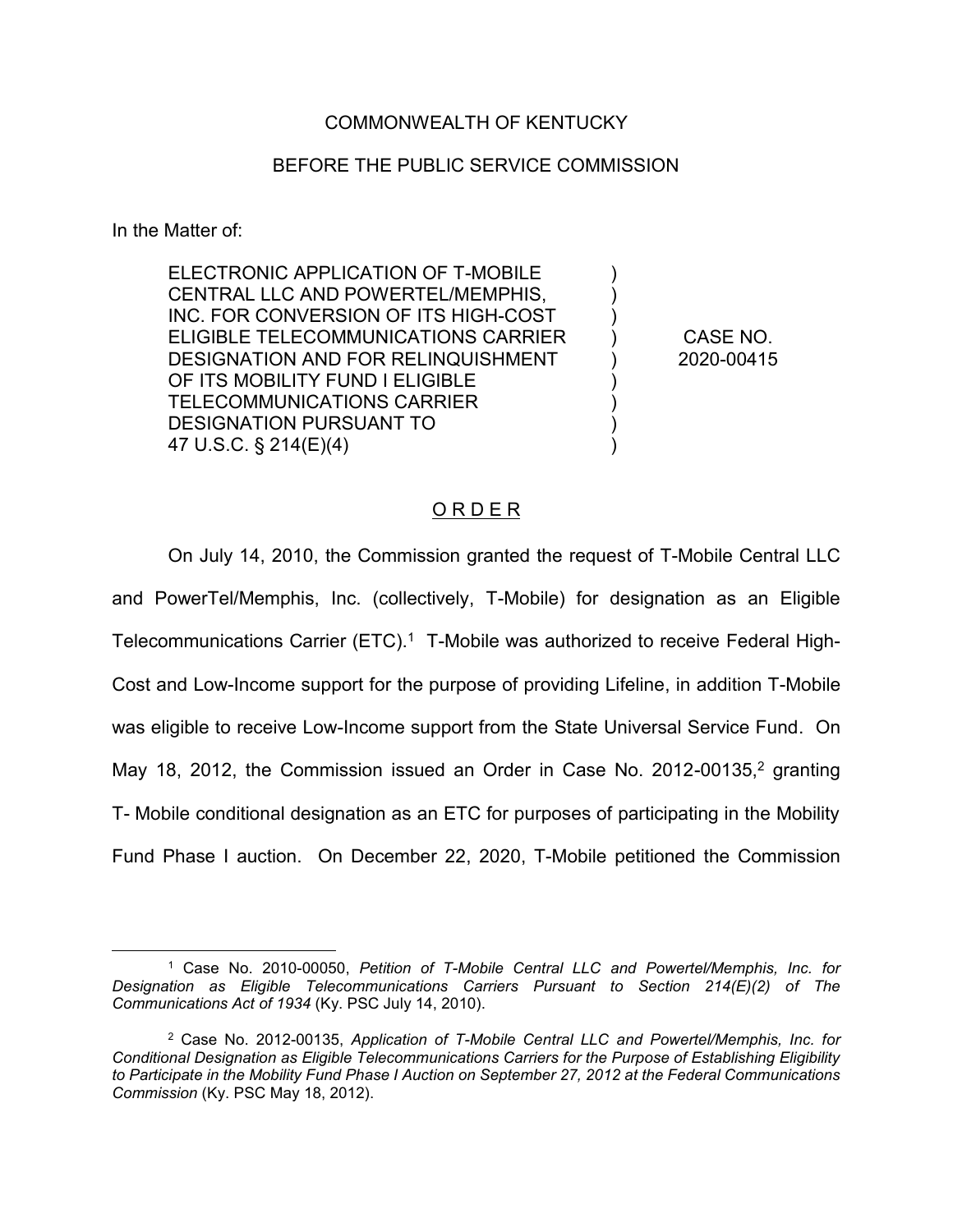pursuant to 47 U.S.C. § 214(e)(4) for partial relinquishment of its ETC status in Kentucky. T-Mobile responded to one request for information from the staff on February 1, 2021.

T-Mobile is a facilities-based wireless provider serving customers throughout Kentucky. The service area is currently served by numerous wireline and wireless telecommunications services, including various alternative ETCs. $3$ 

Under § 214(e)(4) of the Act, a State commission shall permit a carrier to relinquish its ETC designation in any area served by more than one ETC. Following relinquishment of T-Mobile's ETC designation, there will continue to be several ETCs in the study area that provide service. Because other ETCs currently serve the entire area in which T- Mobile is designated an ETC in Kentucky, notice need not be provided to those carriers to permit them to purchase or construct facilities to ensure that T-Mobile's customers will continue to receive service.

T-Mobile states in the application that effective December 31, 2020, it will no longer seek or receive any High-Cost support from the federal USF.<sup>4</sup> T-Mobile requests that its ETC designation be converted to a Lifeline only ETC.<sup>5</sup> T-Mobile seeks to only provide Lifeline service in the original service area designation in Case No. 2010-00050.<sup>6</sup> T- Mobile does not seek, nor does it have any Lifeline customers in the MF I service area.7

<sup>4</sup> *Id.*

<sup>5</sup> *Id.*

 <sup>3</sup> *Id.* at 3.

<sup>6</sup> Response to Commission Staff's First Request for Information (filed Feb. 1, 2021), Item 1.

<sup>7</sup> Response to Commission Staff's First Request for Information (filed Feb. 1, 2021), Item 2 and 3.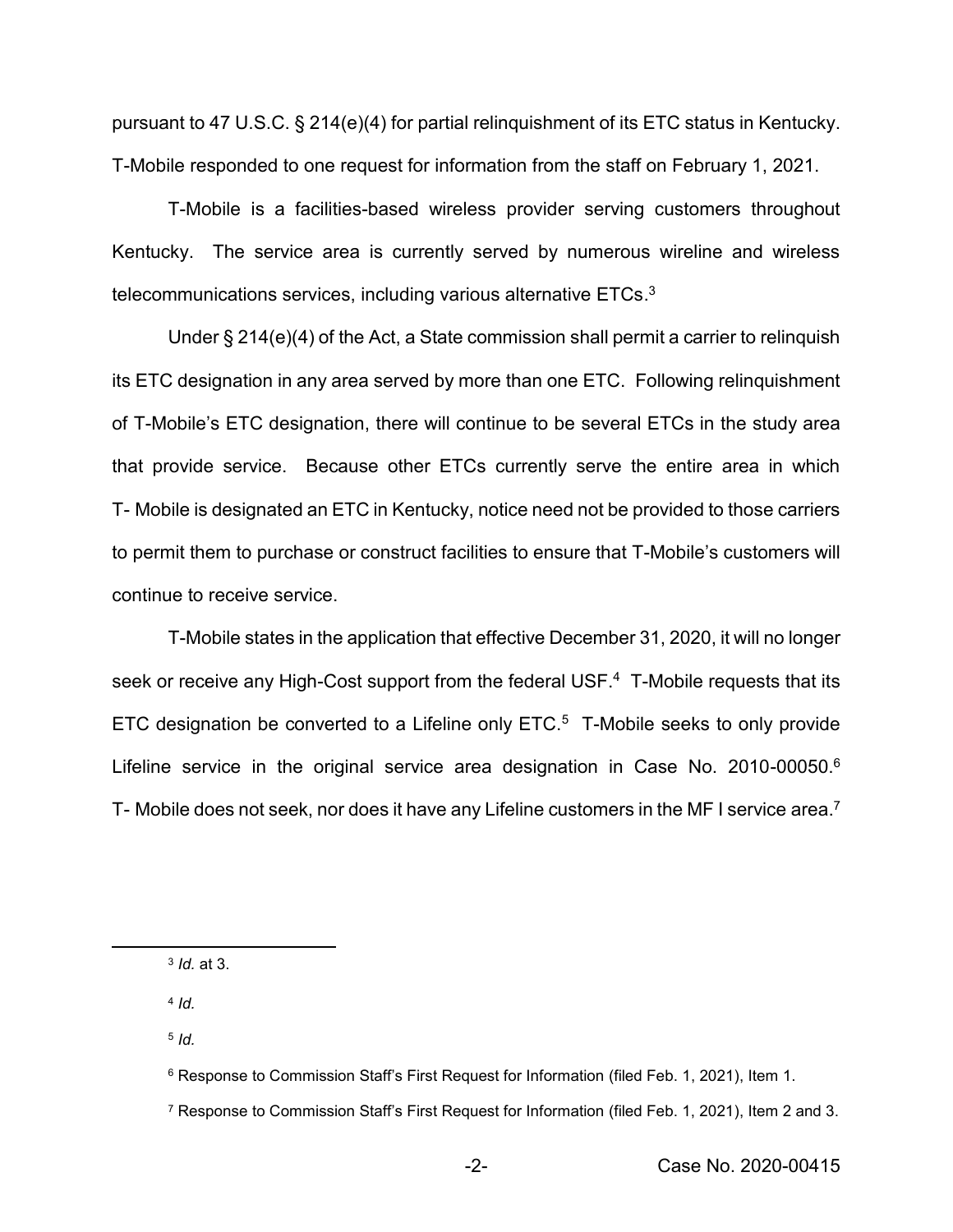47 U.S.C. § 214(e)(4) states in part:

The state commission shall permit an eligible telecommunications carrier to relinquish its designation as such a carrier in any area served by more than one eligible telecommunications carrier. An eligible telecommunications carrier that seeks to relinquish its eligible telecommunications carrier designation for an area served by more than one eligible telecommunications carrier shall give advance notice to the State commission of such relinquishment. Prior to permitting a telecommunications carrier designated as an eligible telecommunications carrier to cease providing universal service in an area served by more than one eligible telecommunications carrier, the State commission shall require the remaining eligible telecommunications carrier or carriers to ensure that all customers served by the relinquishing carrier will continue to be served, and shall require sufficient notice to permit the purchase or construction of adequate facilities by any remaining eligible telecommunications carrier. The state commission shall establish a time, not to exceed one year after the State commission approves such relinquishment under this paragraph, within which such purchase or construction shall be completed.

The Commission finds that, pursuant to 47 U.S.C. 214(e)(4) above, there is more

than one ETC in the area of relinquishment and those carriers have sufficient facilities for the provision of service. T-Mobile does not serve any Lifeline customers in the relinquishment area and therefore notice to its customers to enable those customers to seek alternative service providers is not necessary.<sup>8</sup>

IT IS THEREFORE ORDERED that:

1. T-Mobile's request to modify its ETC status to a Lifeline only ETC is granted.

2. T-Mobile shall offer Lifeline service within the service area designated in Case No. 2010-00050.

 <sup>8</sup> Response to Commission Staff's First Request for Information (filed Feb. 1, 2021), Item 3.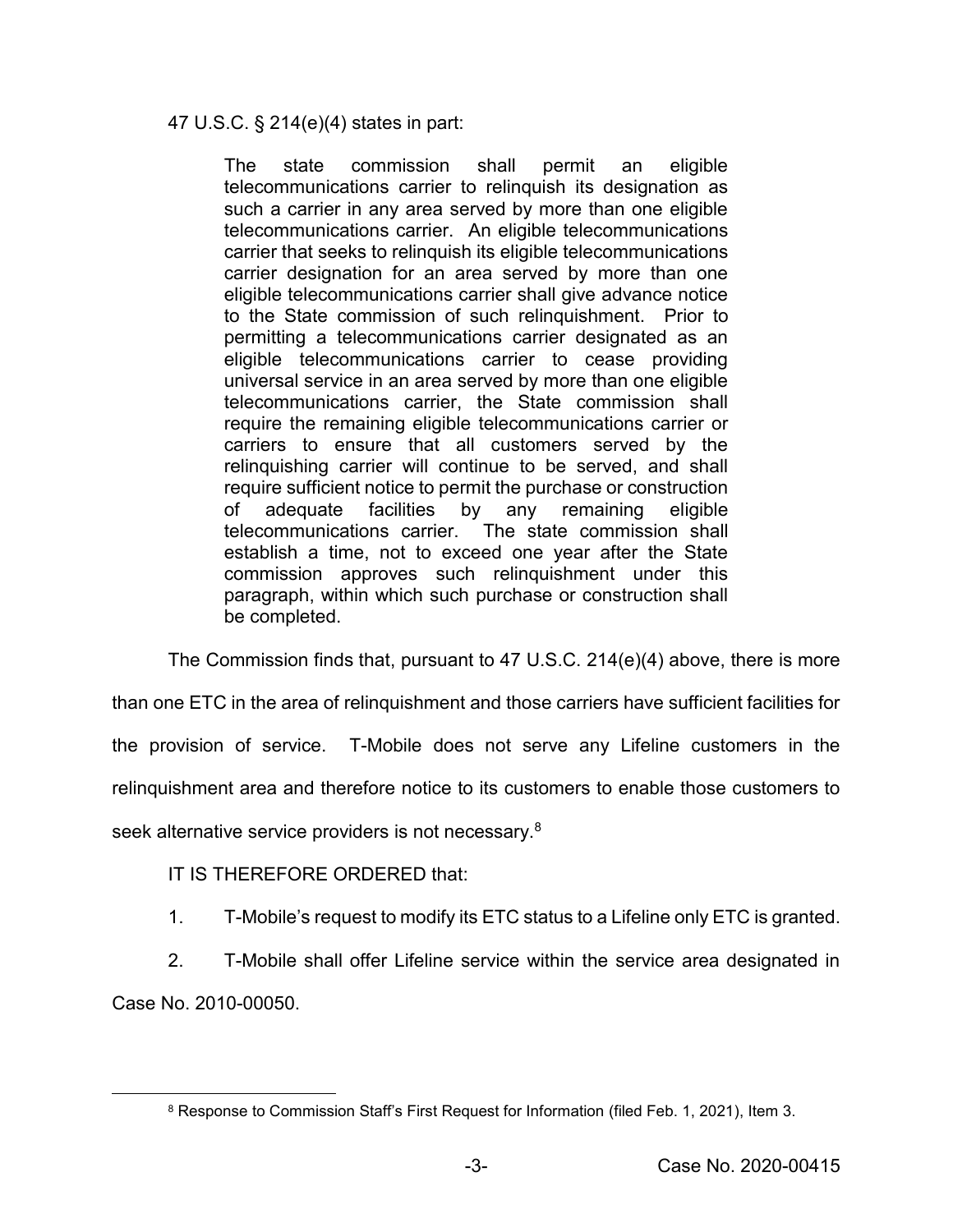3. T-Mobile is no longer authorized to receive high-cost support from the federal USF.

4. The Executive Director shall serve a copy of this Order upon the FCC and the Universal Service Administrative Company.

5. This case is closed and removed from the Commission's docket.

## [REMAINDER OF PAGE INTENTIONALLY LEFT BLANK]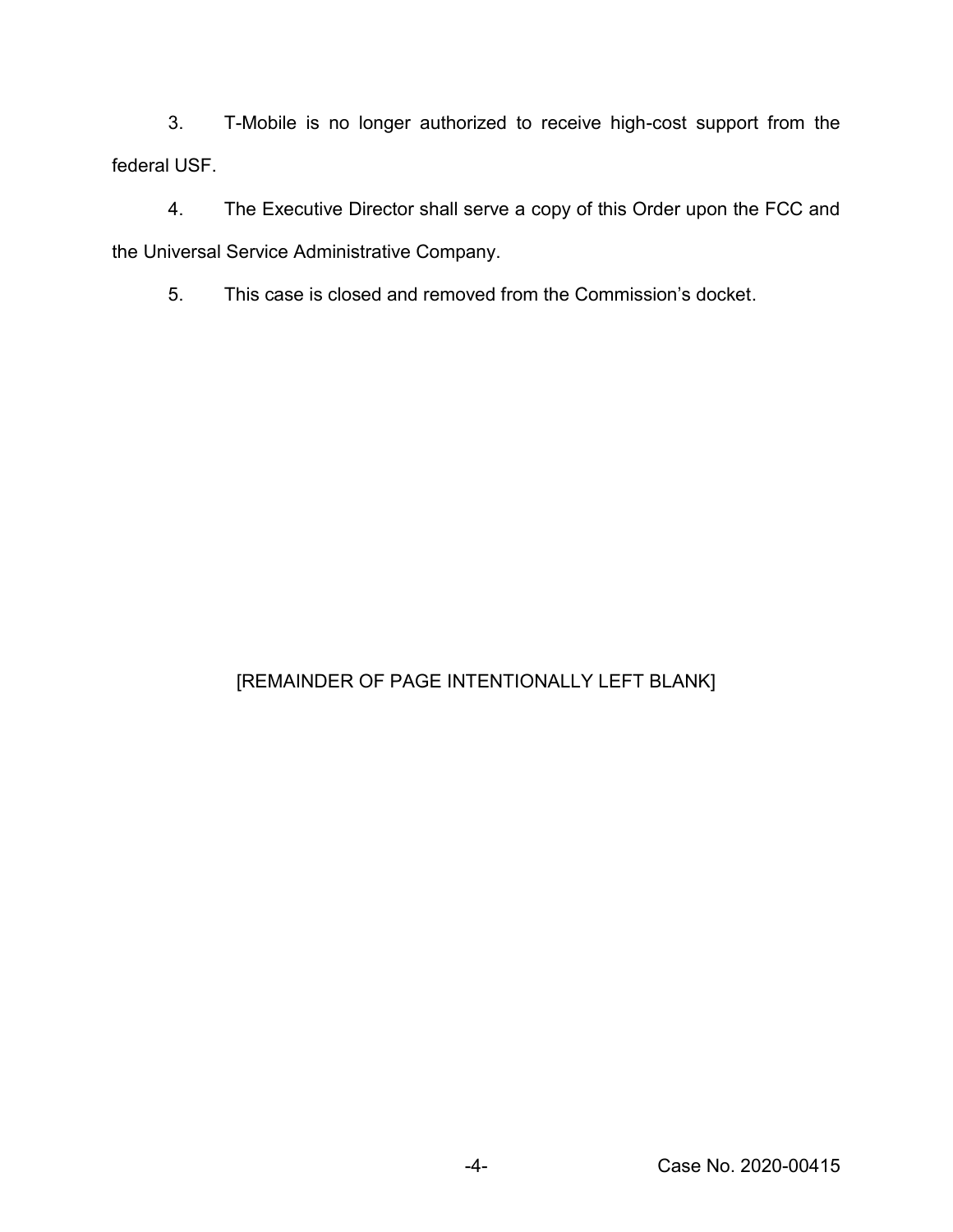By the Commission



ATTEST:

\_\_\_\_\_\_\_\_\_\_\_\_\_\_\_\_\_\_\_\_\_\_

Executive Director